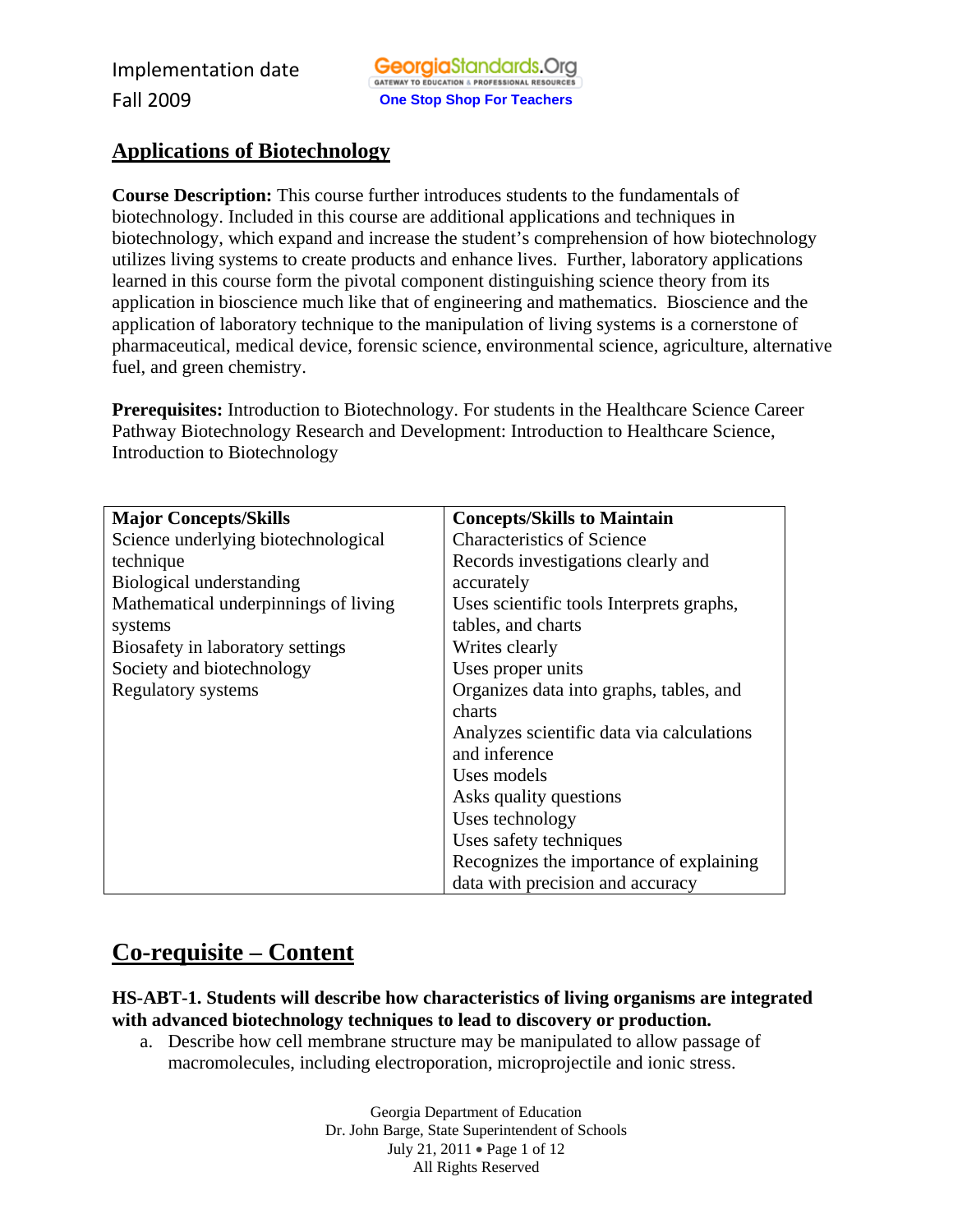- b. Demonstrate how DNA structure and function may be exploited in genetic engineering to produce specific genetic constructs.
	- Engineer nucleic acids through selecting, excising, ligating and cloning of plasmid or viral vectors for development of molecular delivery systems.
	- Simulate enzymatic replication of nucleic acids utilizing real-time or traditional PCR including primer design.
	- Isolate and prepare DNA samples for sequencing.
	- Manage and analyze DNA sequence data using bioinformatics tools (*e.g*. Genbank and BLAST).
- c. Relate principles of macromolecule structure, physical chemistry and composition to strategies for isolating, analyzing and characterizing protein and DNA.
	- Perform methods of protein extraction and purification such as salt precipitation and dialysis, chromatography or antibody purification.
	- Design and perform methods of protein measurement, quantification, and characterization such as: Western blot, polyacrylamide gel electrophoresis, ELISA, and UV/VIS spectrophotometry (*e.g*. as used in simulated testing and confirming of samples as hepatitis B and Lyme disease).
	- Apply the principles of electricity and ionization to successfully migrate charged molecules in ionic buffering systems.
	- Describe principles of phase separation in physical chemistry used in high performance liquid chromatography (HPLC) and gas chromatography (GC) for separating mixed analytes.
- d. Apply the basic concepts of cell growth and homeostatsis to systems for culturing cells.
	- Describe the different cell types and culture methods (*e.g.,* bacteria, yeast, animal and plant) as used in biotechnology.
	- Review sterile culture technique and apply it to growing eukaryotic cells in culture (*e.g.,* plant cell culture).
	- Distinguish between the culture environments needed for single-celled organisms and cells from multicellular organisms.

*SB1 Students will analyze the nature of the relationships between structures and functions in living cells.* 

*SB2. Students will analyze how biological traits are passed on to successive generations. a. Distinguish between DNA and RNA. b. Explain the role of DNA in storing and transmitting cellular information.* 

*SB3 Students will derive the relationship between single-celled and multi-celled organisms and the increasing complexity of systems.* 

> Georgia Department of Education Dr. John Barge, State Superintendent of Schools July 21, 2011 • Page 2 of 12 All Rights Reserved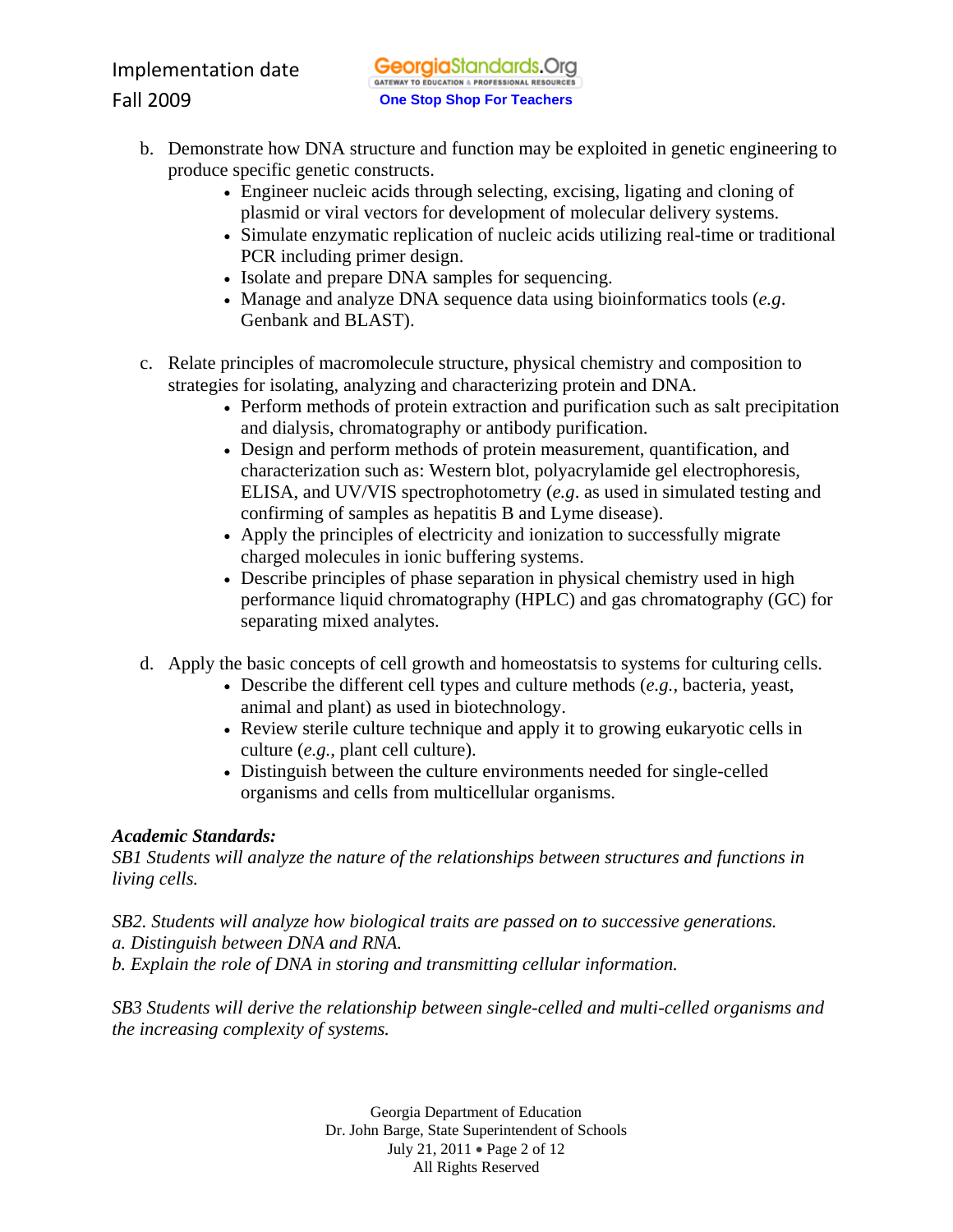*SB4 Students will assess the dependence of all organisms on one another and the flow of energy and matter within their ecosystems.* 

*SCSh3 Students will identify and investigate problems scientifically.* 

*SCSh4 Students use tools and instruments for observing, measuring, and manipulating scientific equipment and materials.* 

*SCSh5 Students will demonstrate the computation and estimation skills necessary for analyzing data and developing reasonable scientific explanations.* 

*SCSh6. Students will communicate scientific investigations and information clearly.* 

*SC7 Students will characterize the properties that describe solutions and the nature of acids and bases.* 

*SCSh8 Students will understand important features of the process of scientific inquiry.* 

*SPS10 Students will investigate the properties of electricity and magnetism.* 

*MM1A1 Students will explore and interpret the characteristics of functions, using graphs, tables, and simple algebraic techniques.* 

*MM1D3 Students will relate samples to a population.* 

*MM1P1 Students will solve problems (using appropriate technology).* 

*MM1P4 Students will make connections among mathematical ideas and to other disciplines.* 

*MM1P5 Students will represent mathematics in multiple ways.* 

*MM2D2 Students will determine an algebraic model to quantify the association between two quantitative variables.* 

## **HS-ABT-2. Students will demonstrate how advanced techniques in biotechnology contribute to our quality of life.**

- a. Describe how biotechnology has contributed to the advancement of biology impacting human well-being, such as disease management through vaccines, food production, materials science and molecular identification.
- b. Apply biotechnological techniques to forensics including materials analysis, DNA fingerprinting and sample collection.
- c. Utilize biotechnology for healthcare applications.
	- Utilize biotechnology for diagnostic applications (*e.g*. hepatitis, HIV, BRAC, rapid streptococcus).

Georgia Department of Education Dr. John Barge, State Superintendent of Schools July 21, 2011 • Page 3 of 12 All Rights Reserved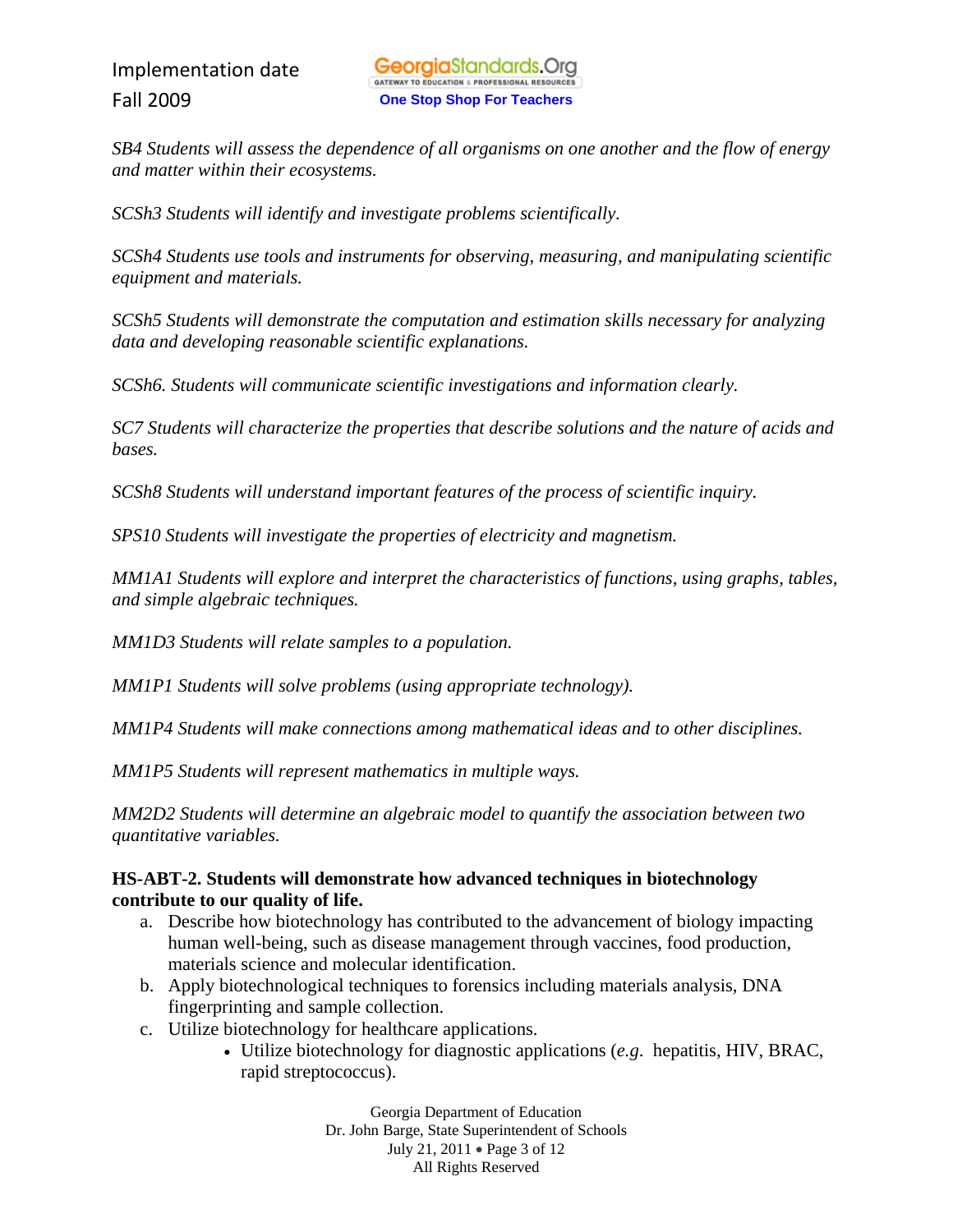- Explain the role of biotechnology in therapeutics (*e.g.*, gene therapy, vaccines. antibody therapy, cell therapy).
- Describe how bioinformatics can be used to predict disease and determine treatment.
- Investigate the principles of genetic mapping applied to healthcare or phylogenetics and evolution (*e.g.*, AFLP, RFLP, SNPs, etc.).
- d. Describe the non-medical applications of biotechnology including enzyme production, biofuel and biomaterials discovery and manufacturing.

*SCSh1 Students will evaluate the importance of curiosity, honesty, openness, and skepticism in science.* 

*SCSh3 Students will identify and investigate problems scientifically.* 

*SCSh4 Students use tools and instruments for observing, measuring, and manipulating scientific equipment and materials.* 

*SCSh5 Students will demonstrate the computation and estimation skills necessary for analyzing data and developing reasonable scientific explanations.* 

*ELA10C1 The student demonstrates understanding and control of the rules of the English language, realizing that usage involves the appropriate application of conventions and grammar in both written and spoken formats.* 

*ELA10LSV1(d) Actively solicits another person's comments or opinion. (e) Offers own opinion forcefully without domineering.* 

*MM1D3 Students will relate samples to a population.* 

## **HS-ABT-3. Students will utilize statistical analyses to evaluate molecular separations and manipulations.**

- a. Discuss the importance of appropriate controls, standards, and statistical planning in laboratory applications and experimental design.
- b. Assess the quality of data including possible sources of bias in their investigations' hypotheses, observations, data analyses, and interpretations.
- c. Compare the standard deviation and the mean of efficacy testing data of two or more biotechnology products.
- d. Apply linear regression to calibration curves in UV/Vis spectrophotometry and ELISA.
- e. Represent data using Gaussian distributions (normal populations).
- f. Explain the reliability of data and construct confidence intervals for pH measurements and pipetting accuracy.

Georgia Department of Education Dr. John Barge, State Superintendent of Schools July 21, 2011 • Page 4 of 12 All Rights Reserved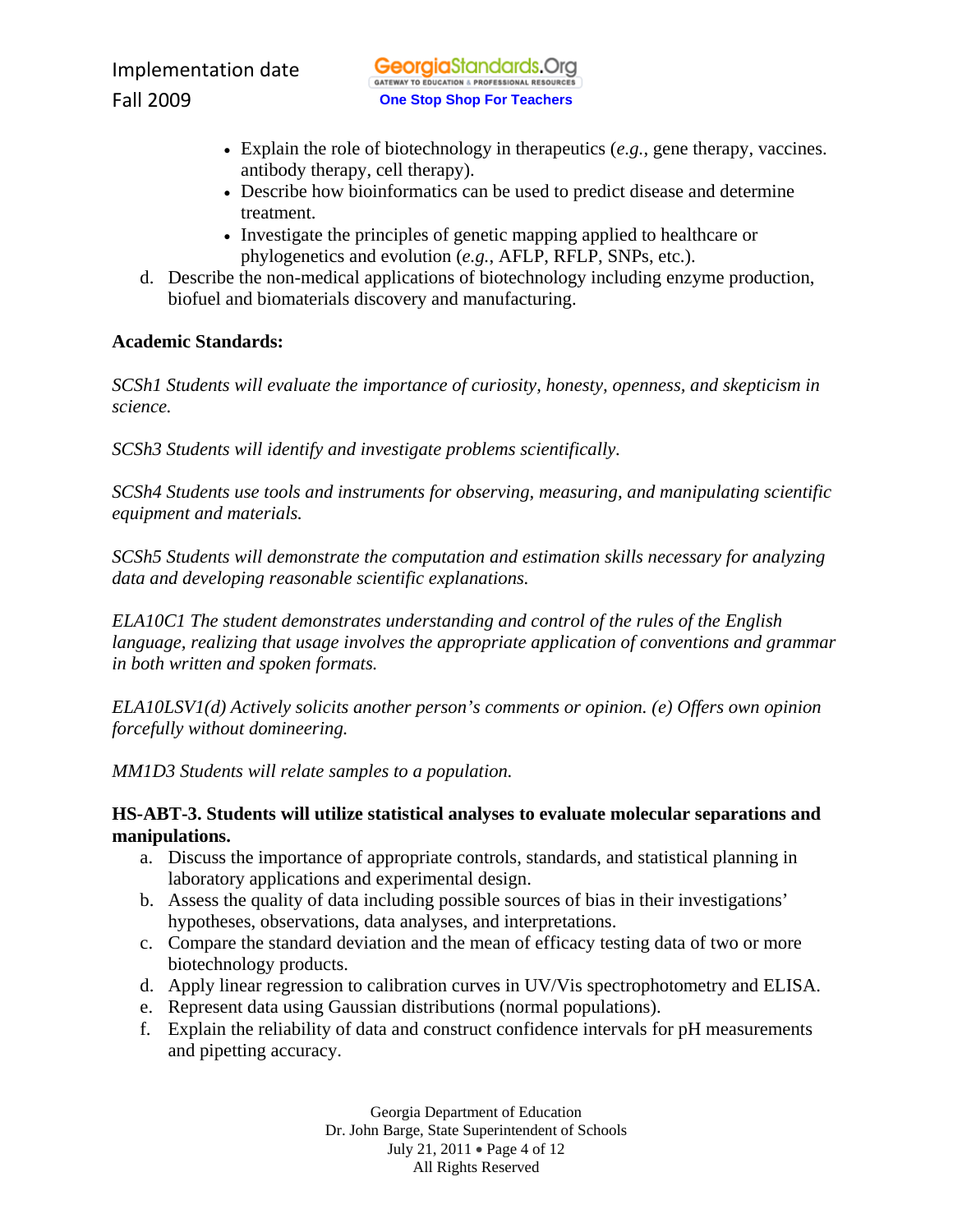- g. Establish measurement parameters and accuracy determination for real-time PCR and HPLC or GC detection data interpretation.
- h. Apply significant figures to laboratory assessments and calculations to fall within established criteria.

*ELA9RC2 The student participates in discussions related to curricular learning in all subject areas.* 

*ELA9LSV1 The student participates in student-to-teacher, student-to-student, and group verbal interactions.* 

*ELA9RL5 The student understands and acquires new vocabulary and uses it correctly in reading and writing.* 

*ELA11W3 The student uses research and technology to support writing.* 

*MM1A1 Students will explore and interpret the characteristics of functions, using graphs, tables, and simple algebraic techniques.* 

*MM1P1 Students will solve problems (using appropriate technology).* 

*MM1P4 Students will make connections among mathematical ideas and to other disciplines.* 

*MM1P5 Students will represent mathematics in multiple ways.* 

*MM2D1 Using sample data, students will make formal inferences about population means and standard deviation.* 

*MM1D3 Students will relate samples to a population.* 

*SCSh4 Students use tools and instruments for observing, measuring, and manipulating scientific equipment and materials.* 

*SCSh5 Students will demonstrate the computation and estimation skills necessary for analyzing data and developing reasonable scientific explanations.* 

## **HS-ABT-4. Students will incorporate required safety practices and procedures in performing tasks encountered in the laboratory setting.**

a. Apply laboratory safety techniques to electrophoresis, microbiological manipulations and biological sample handling.

> Georgia Department of Education Dr. John Barge, State Superintendent of Schools July 21, 2011 • Page 5 of 12 All Rights Reserved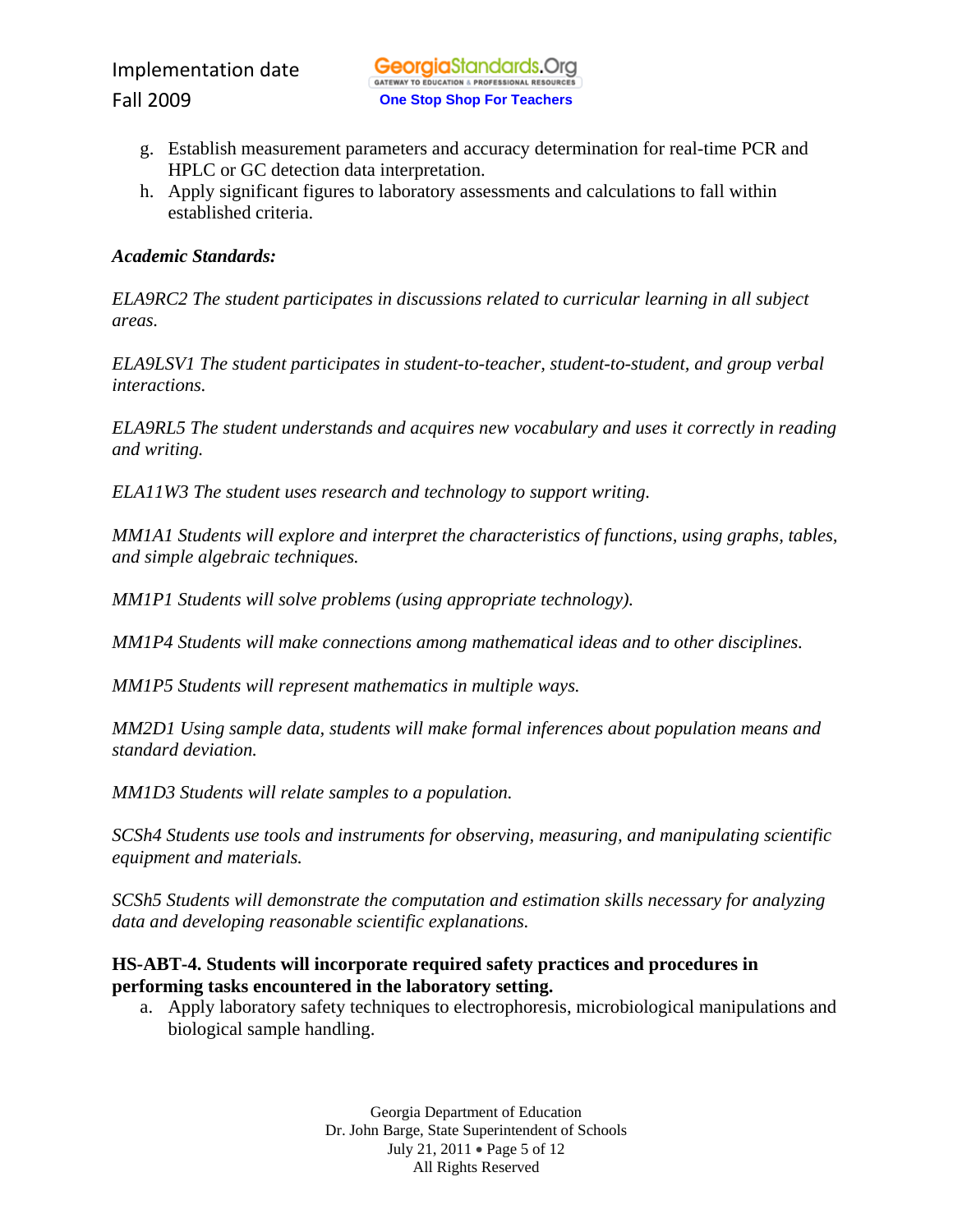- b. Analyze case studies of lab accidents and biohazards in various settings. (Examples include dangers of gases, explosions, electrical shock, biohazards, infectious disease, and genetically modified organisms; also other topics as suggested by current events.)
- c. Demonstrate ways to prevent or manage lab accidents and biohazards in various workplace settings.
- d. Understand and apply safe methods for transporting chemicals, grounding electrical equipment, sharps disposal, monitoring gas pressures (pressurized tanks), and using secondary containment systems for transport (safe shipping methods).
- e. Describe Biosafety Levels 1, 2, 3 and 4 (BSL1, BSL 2, BSL3 and BSL4) and the facility design associated with each level.
- f. Understand laminar flow, and the purpose of biosafety cabinets relative to managing biological hazards.

*SCSh2 Students will use standard safety practices for all classroom laboratory and workplace investigations.*

*a. Follow correct procedures for use of scientific apparatus.* 

- *b. Demonstrate appropriate technique in all laboratory situations.*
- *c. Follow correct protocol for identifying and reporting safety problems and violations.*

## **HS-ABT-5. Students will demonstrate an understanding of current trends, ethical, legal, and regulatory issues related to the development of biotechnology products.**

- a. Monitor scientific journals, Internet sources, mass media and industry associations to identify current trends and policy issues in biotechnology.
- b. Distinguish between marketing material and experimentally validated information.
- c. Describe the concept of integrity and the ethical use of statistics, controls, and standards.
- d. Apply knowledge of bioethical/legal issues to various scenarios, including clinical trials, Institutional Review Boards (IRB) applications, privacy (HIPAA), choice of genetic traits, and use of genetic testing data.
- e. Describe intellectual property rights, technology transfer and how biotechnology is funded.
- f. Explain the meaning of human dignity and informed consent in biotechnology and healthcare.
- g. Describe the role of federal regulatory agencies and the Code of Federal Regulations applicable to biotechnology *(e.g*., FDA, 21 CFR, EPA, NIH, USDA, etc.) and the relationship to international regulatory systems (*e.g*., ICH, etc.).
- h. Explain the phases of clinical trials and requirements for obtaining FDA product approval.
- i. Define the purpose of quality assurance, quality control, method validation, documentation, current Good Manufacturing Practices and Good Laboratory Practices.
- j. Document and keep accurate records according to regulatory requirements.

Georgia Department of Education Dr. John Barge, State Superintendent of Schools July 21, 2011 • Page 6 of 12 All Rights Reserved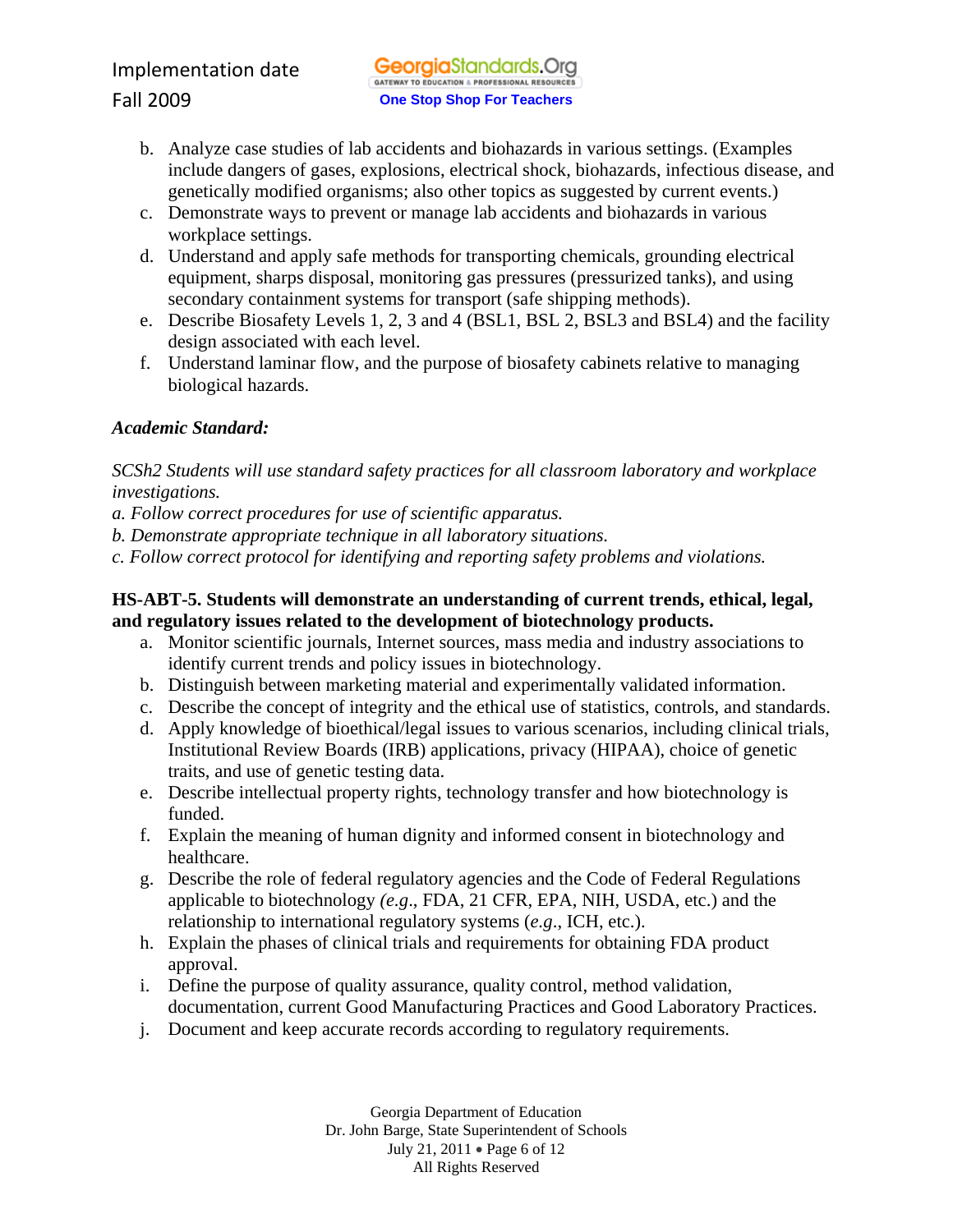*ELA11W3 The student uses research and technology to support writing.* 

*SCSh1. Students will evaluate the importance of curiosity, honesty, openness, and skepticism in science.* 

*a. Exhibit the above traits in their own scientific activities.* 

*b. Recognize that different explanations often can be given for the same evidence.* 

*c. Explain that further understanding of scientific problems relies on the design and execution of new experiments which may reinforce or weaken opposing explanations.* 

*SCSh3. Students will identify and investigate problems scientifically.* 

*a. Suggest reasonable hypotheses for identified problems.* 

*b. Develop procedures for solving scientific problems.* 

*c. Collect, organize and record appropriate data.* 

*SCSh5. Students will demonstrate the computation and estimation skills necessary for analyzing data and developing reasonable scientific explanations.* 

*a. Trace the source on any large disparity between estimated and calculated answers to problems.* 

*b. Consider possible effects of measurement errors on calculations.* 

*c. Recognize the relationship between accuracy and precision.* 

*d. Express appropriate numbers of significant figures for calculated data, using scientific notation where appropriate.* 

*e. Solve scientific problems by substituting quantitative values, using dimensional analysis and/or simple algebraic formulas as appropriate.* 

*SCSh6. Students will communicate scientific investigations and information clearly.* 

*a. Write clear, coherent laboratory reports related to scientific investigations.* 

*b. Write clear, coherent accounts of current scientific issues, including possible alternative interpretations of the data.* 

*c. Use data as evidence to support scientific arguments and claims in written or oral presentations. d. Participate in group discussions of scientific investigation and current scientific issues.* 

*SCSh9. Students will enhance reading in all curriculum areas.* 

*SSEF4 The student will compare and contrast different economic systems, and explain how they answer the three basic economic questions of what to produce, how to produce and for whom to produce.* 

*MM1P1 Students will solve problems (using appropriate technology).* 

*MM1P4 Students will make connections among mathematical ideas and to other disciplines.* 

*MM1P5 Students will represent mathematics in multiple ways.* 

Georgia Department of Education Dr. John Barge, State Superintendent of Schools July 21, 2011 • Page 7 of 12 All Rights Reserved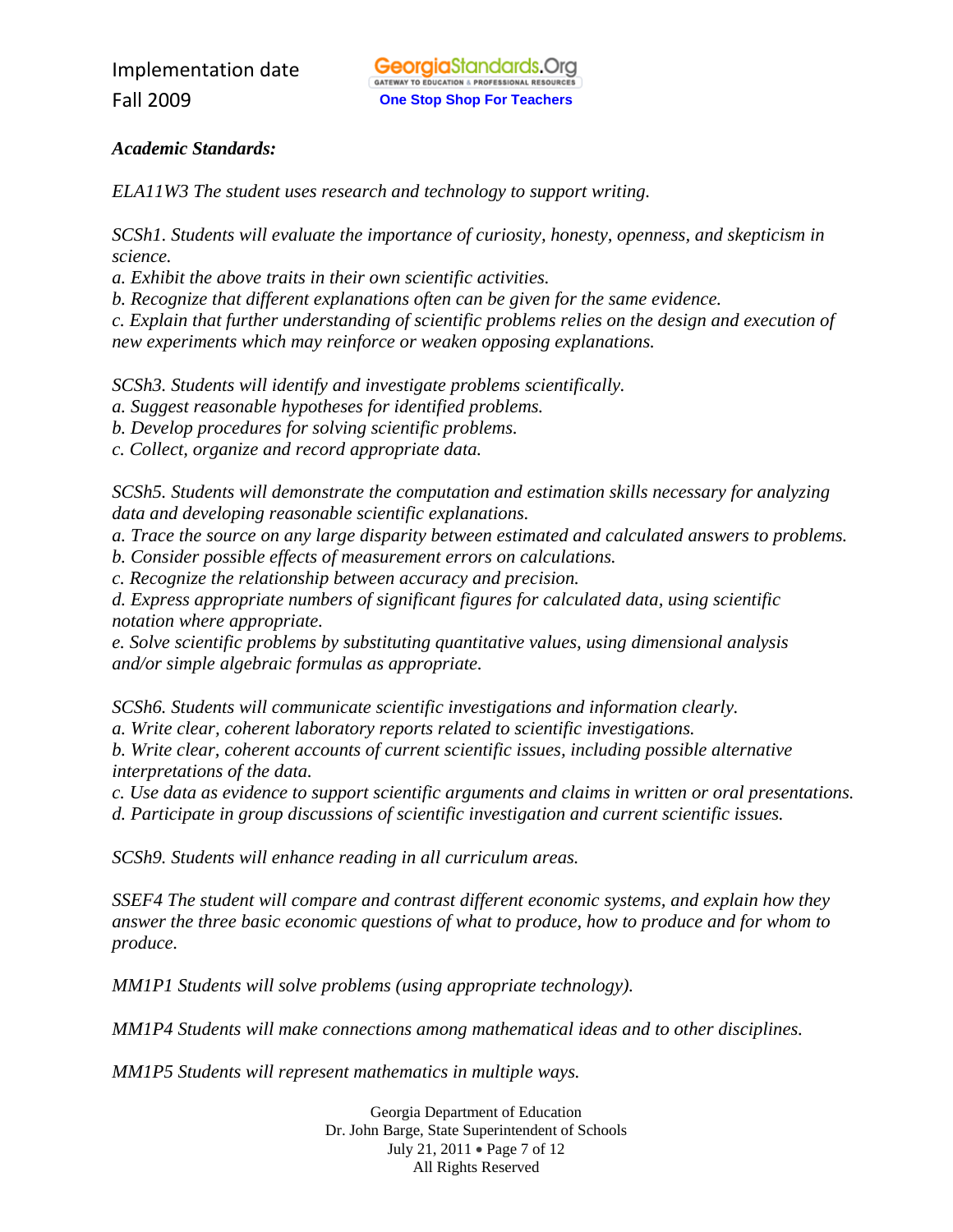## **Co-Requisite – Characteristics of Science Habits of Mind**

**SCSh1. Students will evaluate the importance of curiosity, honesty, openness, and skepticism in science.** 

a. Exhibit the above traits in their own scientific activities.

b. Recognize that different explanations often can be given for the same evidence.

c. Explain that further understanding of scientific problems relies on the design and execution of new experiments which may reinforce or weaken opposing explanations.

#### **SCSh2. Students will use standard safety practices for all classroom laboratory and field investigations.**

- a. Follow correct procedures for use of scientific apparatus.
- b. Demonstrate appropriate technique in all laboratory situations.
- c. Follow correct protocol for identifying and reporting safety problems and violations.

#### **SCSh3. Students will identify and investigate problems scientifically.**

- a. Suggest reasonable hypotheses for identified problems.
- b. Develop procedures for solving scientific problems.
- c. Collect, organize and record appropriate data.
- d. Graphically compare and analyze data points and/or summary statistics.
- e. Develop reasonable conclusions based on data collected.

f. Evaluate whether conclusions are reasonable by reviewing the process and checking against other available information.

#### **SCSh4. Students use tools and instruments for observing, measuring, and manipulating scientific equipment and materials.**

a. Develop and use systematic procedures for recording and organizing information.

b. Use technology to produce tables and graphs.

Georgia Department of Education Dr. John Barge, State Superintendent of Schools July 21, 2011 • Page 8 of 12 All Rights Reserved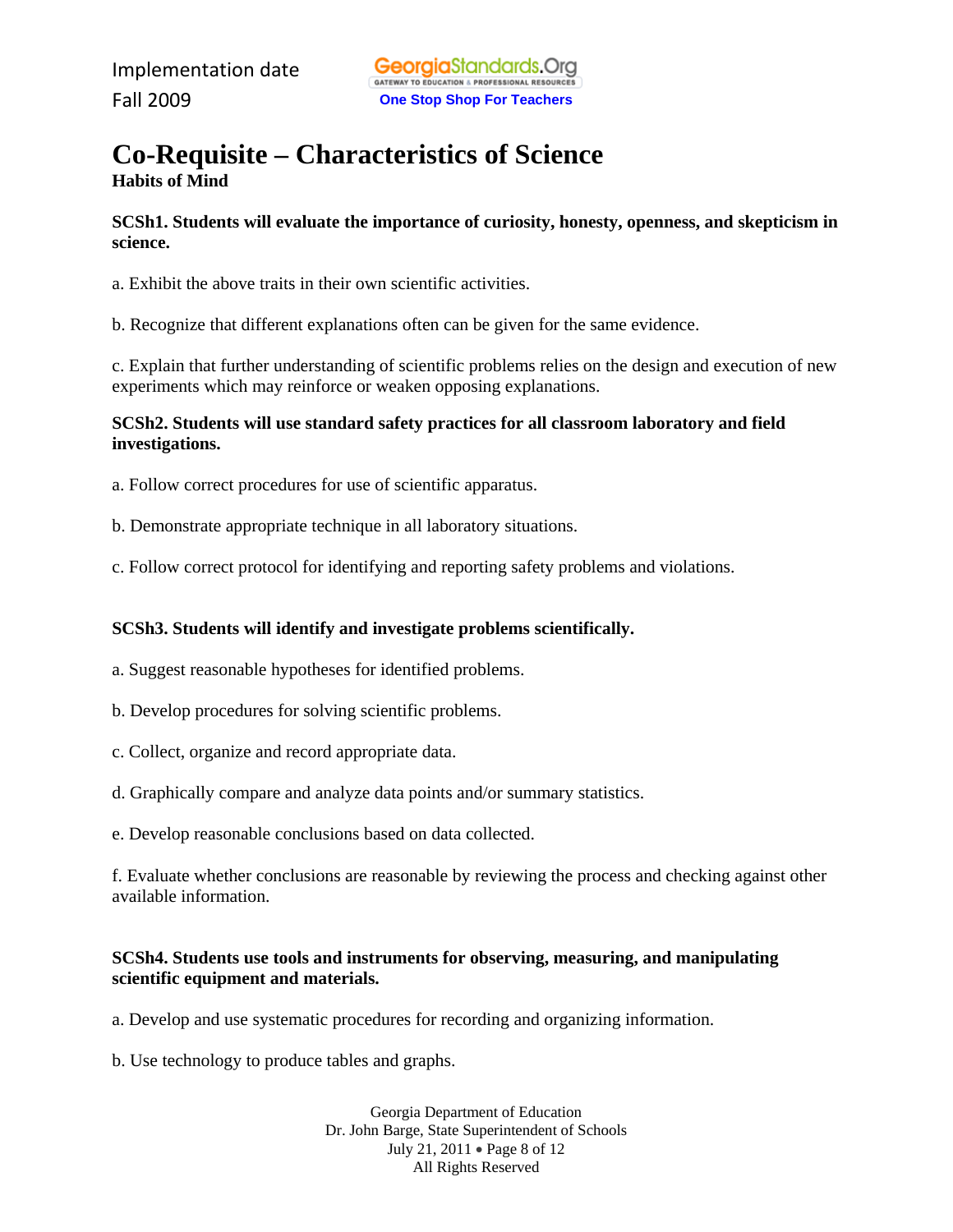c. Use technology to develop, test, and revise experimental or mathematical models.

#### **SCSh5. Students will demonstrate the computation and estimation skills necessary for analyzing data and developing reasonable scientific explanations.**

a. Trace the source on any large disparity between estimated and calculated answers to problems.

b. Consider possible effects of measurement errors on calculations.

c. Recognize the relationship between accuracy and precision.

d. Express appropriate numbers of significant figures for calculated data, using scientific notation where appropriate.

e. Solve scientific problems by substituting quantitative values, using dimensional analysis and/or simple algebraic formulas as appropriate.

## **SCSh6. Students will communicate scientific investigations and information clearly.**

a. Write clear, coherent laboratory reports related to scientific investigations.

b. Write clear, coherent accounts of current scientific issues, including possible alternative interpretations of the data.

c. Use data as evidence to support scientific arguments and claims in written or oral presentations.

d. Participate in group discussions of scientific investigation and current scientific issues.

# **The Nature of Science**

#### **SCSh7. Students analyze how scientific knowledge is developed.**

Students recognize that:

a. The universe is a vast single system in which the basic principles are the same everywhere.

b. Universal principles are discovered through observation and experimental verification.

c. From time to time, major shifts occur in the scientific view of how the world works. More often, however, the changes that take place in the body of scientific knowledge are small modifications of

> Georgia Department of Education Dr. John Barge, State Superintendent of Schools July 21, 2011 • Page 9 of 12 All Rights Reserved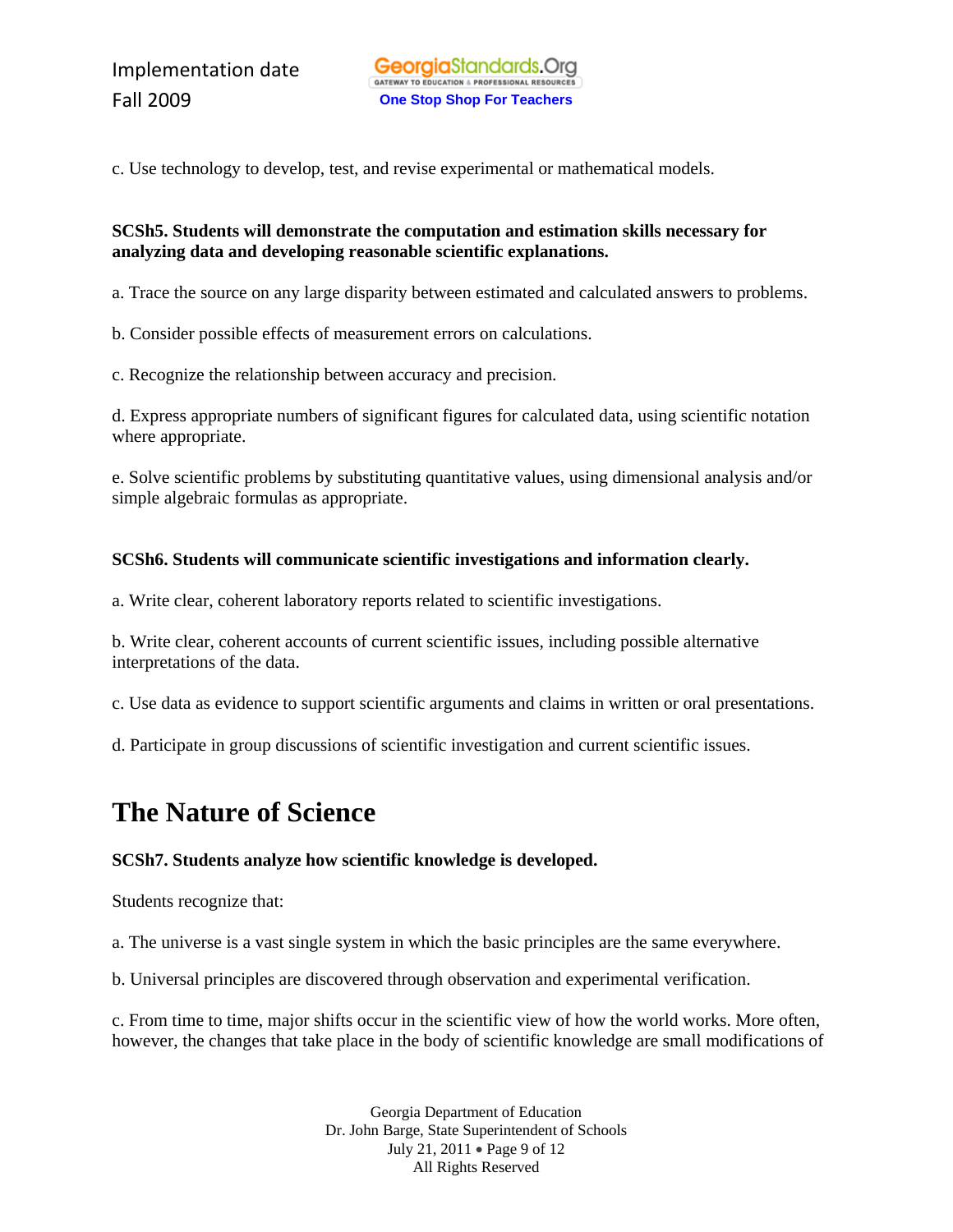prior knowledge. Major shifts in scientific views typically occur after the observation of a new phenomenon or an insightful interpretation of existing data by an individual or research group.

d. Hypotheses often cause scientists to develop new experiments that produce additional data.

e. Testing, revising, and occasionally rejecting new and old theories never ends.

#### **SCSh8. Students will understand important features of the process of scientific inquiry.**

Students will apply the following to inquiry learning practices:

a. Scientific investigators control the conditions of their experiments in order to produce valuable data.

b. Scientific researchers are expected to critically assess the quality of data including possible sources of bias in their investigations' hypotheses, observations, data analyses, and interpretations.

c. Scientists use practices such as peer review and publication to reinforce the integrity of scientific activity and reporting.

d. The merit of a new theory is judged by how well scientific data are explained by the new theory.

e. The ultimate goal of science is to develop an understanding of the natural universe which is free of biases.

f. Science disciplines and traditions differ from one another in what is studied, techniques used, and outcomes sought.

#### **Reading Standard Comment**

After the elementary years, students are seriously engaged in reading for learning. This process sweeps across all disciplinary domains, extending even to the area of personal learning. Students encounter a variety of informational as well as fictional texts, and they experience text in all genres and modes of discourse. In the study of various disciplines of learning (English language arts, mathematics, science, social studies), students must learn through reading the communities of discourse of each of those disciplines. Each subject has its own specific vocabulary, and for students to excel in all subjects, they must learn the specific vocabulary of those subject areas *in context.*  Beginning with the middle grades years, students begin to self-select reading materials based on personal interests established through classroom learning. Students become curious about science, mathematics, history, and literature as they form contexts for those subjects related to their personal and classroom experiences. As students explore academic areas through reading, they develop favorite subjects and become confident in their verbal discourse about those subjects. Reading across curriculum content develops both academic and personal interests in students. As students read, they develop both content and contextual vocabulary. They also build good habits for

> Georgia Department of Education Dr. John Barge, State Superintendent of Schools July 21, 2011 • Page 10 of 12 All Rights Reserved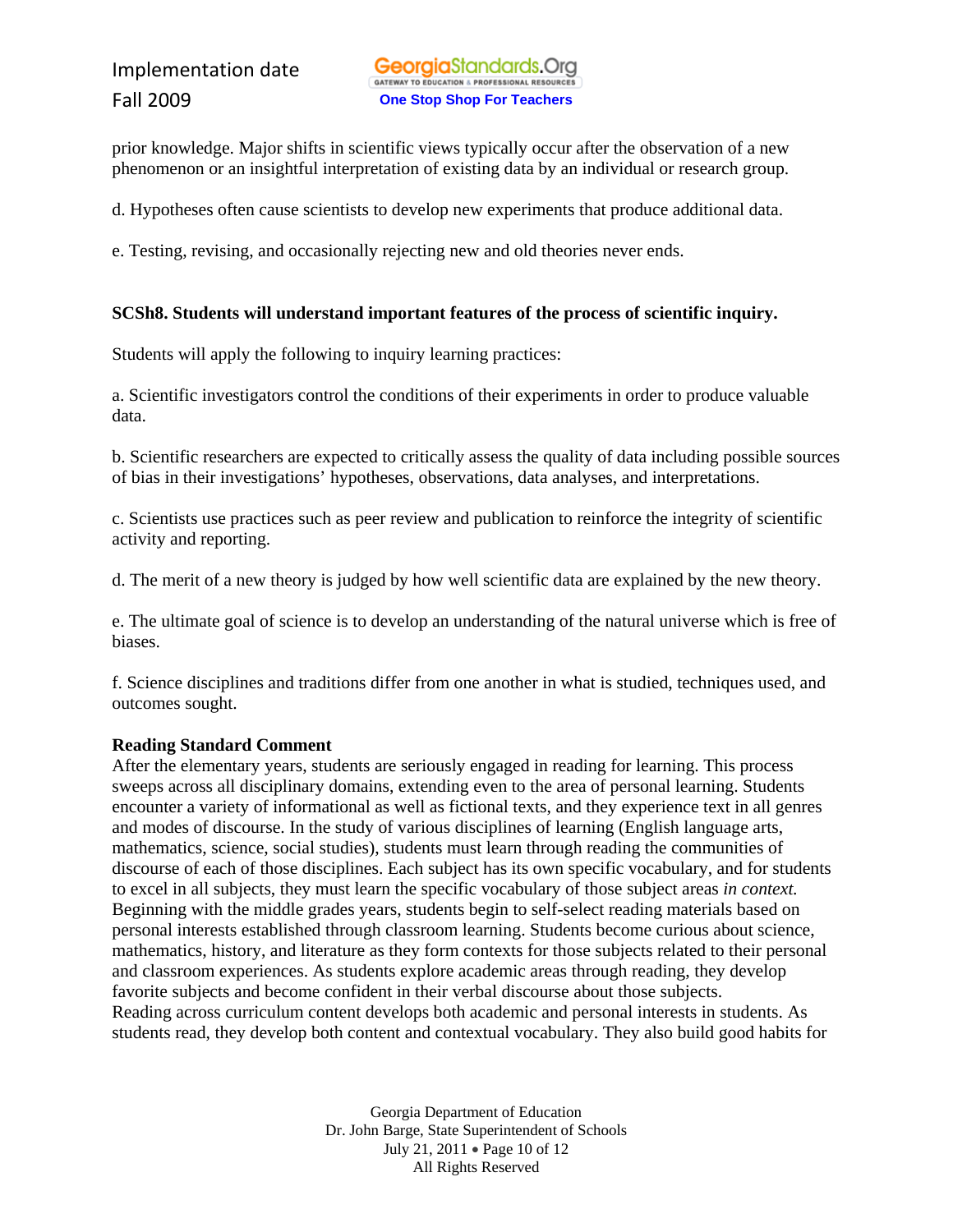reading, researching, and learning. The Reading Across the Curriculum standard focuses on the academic and personal skills students acquire as they read in all areas of learning.

#### **SCSh9. Students will enhance reading in all curriculum areas by:**

a. Reading in all curriculum areas

Read both informational and fictional texts in a variety of genres and modes of discourse.

Read technical texts related to various subject areas.

b. Discussing books

Discuss messages and themes from books in all subject areas.

Respond to a variety of texts in multiple modes of discourse.

Relate messages and themes from one subject area to messages and themes in another area.

Evaluate the merit of texts in every subject discipline.

Examine author's purpose in writing.

Recognize the features of disciplinary texts.

c. Building vocabulary knowledge

Demonstrate an understanding of contextual vocabulary in various subjects.

Use content vocabulary in writing and speaking.

Explore understanding of new words found in subject area texts.

d. Establishing context

Explore life experiences related to subject area content.

Discuss in both writing and speaking how certain words are subject area related.

Determine strategies for finding content and contextual meaning for unknown words.

# **CTAE Foundation Skills**

The Foundation Skills for Career, Technical and Agricultural Education (CTAE) are critical competencies that students pursuing any career pathway should exhibit to be successful. As core

> Georgia Department of Education Dr. John Barge, State Superintendent of Schools July 21, 2011 • Page 11 of 12 All Rights Reserved